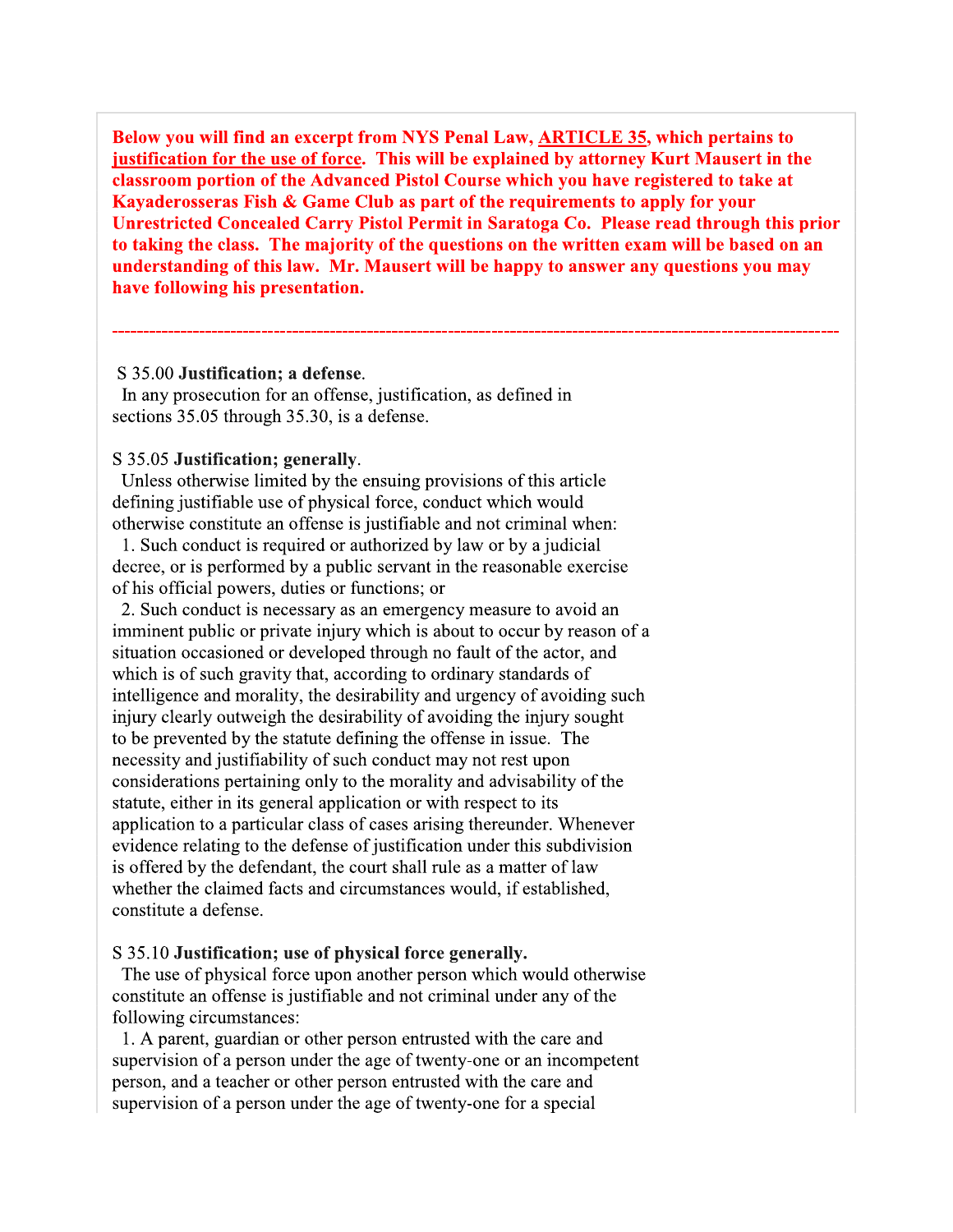purpose, may use physical force, but not deadly physical force, upon such person when and to the extent that he reasonably believes it necessary to maintain discipline or to promote the welfare of such person.

2. A warden or other authorized official of a jail, prison or correctional institution may, in order to maintain order and discipline, use such physical force as is authorized by the correction law.

3. A person responsible for the maintenance of order in a common carrier of passengers, or a person acting under his direction, may use physical force when and to the extent that he reasonably believes it necessary to maintain order, but he may use deadly physical force only when he reasonably believes it necessary to prevent death or serious physical injury.

4. A person acting under a reasonable belief that another person is about to commit suicide or to inflict serious physical injury upon himself may use physical force upon such person to the extent that he reasonably believes it necessary to thwart such result.

5. A duly licensed physician, or a person acting under a physician's direction, may use physical force for the purpose of administering a recognized form of treatment which he or she reasonably believes to be adapted to promoting the physical or mental health of the patient if (a) the treatment is administered with the consent of the patient or, if the patient is under the age of eighteen years or an incompetent person, with the consent of the parent, guardian or other person entrusted with the patient's care and supervision, or (b) the treatment is administered in an emergency when the physician reasonably believes that no one competent to consent can be consulted and that a reasonable person, wishing to safeguard the welfare of the patient, would consent.

6. A person may, pursuant to the ensuing provisions of this article, use physical force upon another person in self-defense or defense of a third person, or in defense of premises, or in order to prevent larceny of or criminal mischief to property, or in order to effect an arrest or prevent an escape from custody. Whenever a person is authorized by any such provision to use deadly physical force in any given circumstance, nothing contained in any other such provision may be deemed to negate or qualify such authorization.

#### S 35.15 Justification; use of physical force in defense of a person.

1. A person may, subject to the provisions of subdivision two, use physical force upon another person when and to the extent he or she reasonably believes such to be necessary to defend himself, herself or a third person from what he or she reasonably believes to be the use or imminent use of unlawful physical force by such other person, unless:

(a) The latter's conduct was provoked by the actor with intent to cause physical injury to another person; or

(b) The actor was the initial aggressor; except that in such case the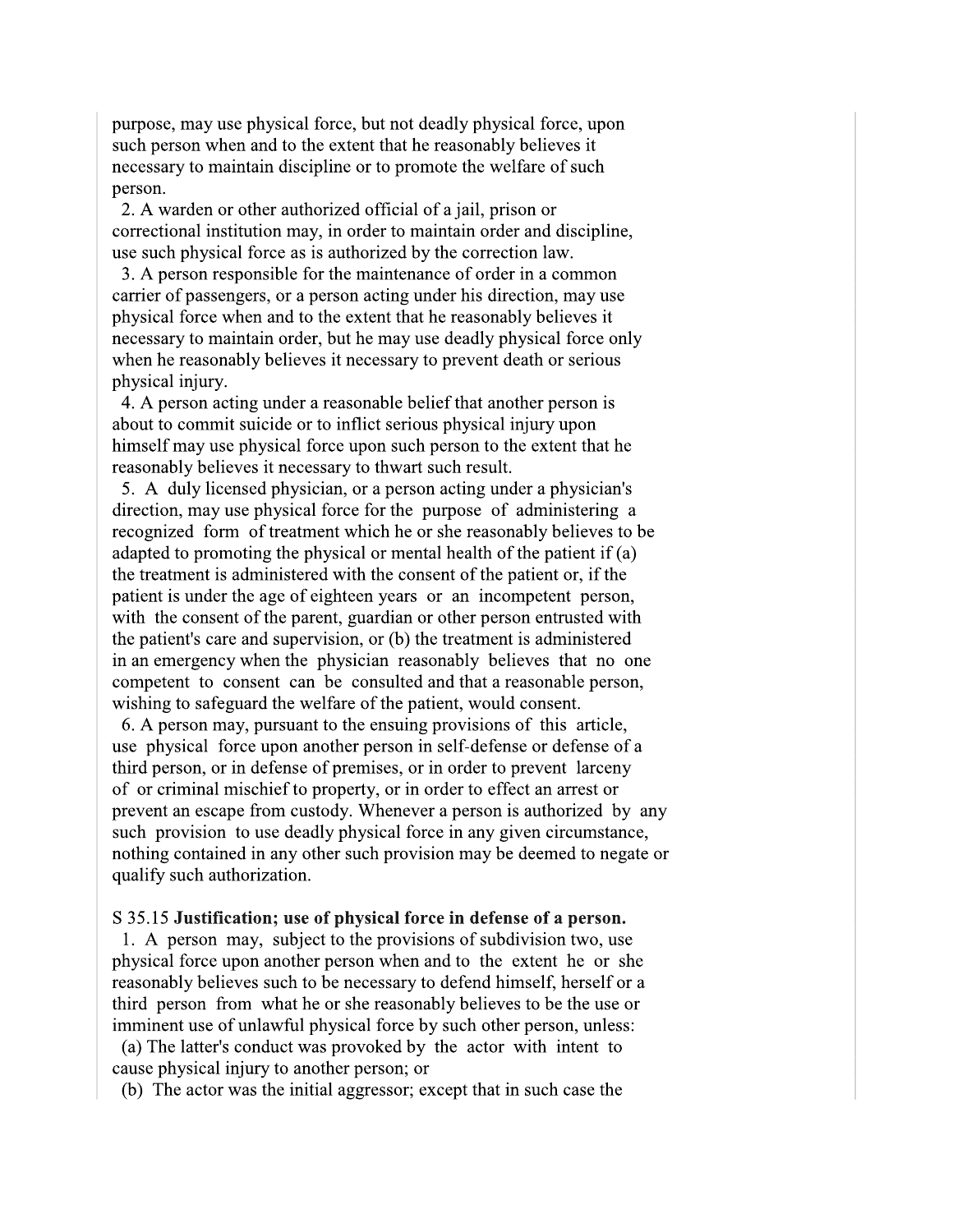use of physical force is nevertheless justifiable if the actor has withdrawn from the encounter and effectively communicated such withdrawal to such other person but the latter persists in continuing the incident by the use or threatened imminent use of unlawful physical force; or

(c) The physical force involved is the product of a combat by agreement not specifically authorized by law.

2. A person may not use deadly physical force upon another person under circumstances specified in subdivision one unless:

(a) The actor reasonably believes that such other person is using or about to use deadly physical force. Even in such case, however, the actor may not use deadly physical force if he or she knows that with complete personal safety, to oneself and others he or she may avoid the necessity of so doing by retreating; except that the actor is under no duty to retreat if he or she is:

(i) in his or her dwelling and not the initial aggressor; or

(ii) a police officer or peace officer or a person assisting a police officer or a peace officer at the latter's direction, acting pursuant to section 35.30; or

(b) He or she reasonably believes that such other person is committing or attempting to commit a kidnapping, forcible rape, forcible criminal sexual act or robbery; or

(c) He or she reasonably believes that such other person is committing or attempting to commit a burglary, and the circumstances are such that the use of deadly physical force is authorized by subdivision three of section 35.20.

#### S 35.20 Justification; use of physical force in defense of premises and in defense of a person in the course of burglary.

1. Any person may use physical force upon another person when he or she reasonably believes such to be necessary to prevent or terminate what he or she reasonably believes to be the commission or attempted commission by such other person of a crime involving damage to premises. Such person may use any degree of physical force, other than deadly physical force, which he or she reasonably believes to be necessary for such purpose, and may use deadly physical force if he or she reasonably believes such to be necessary to prevent or terminate the commission or attempted commission of arson.

2. A person in possession or control of any premises, or a person licensed or privileged to be thereon or therein, may use physical force upon another person when he or she reasonably believes such to be necessary to prevent or terminate what he or she reasonably believes to be the commission or attempted commission by such other person of a criminal trespass upon such premises. Such person may use any degree of physical force, other than deadly physical force, which he or she reasonably believes to be necessary for such purpose, and may use deadly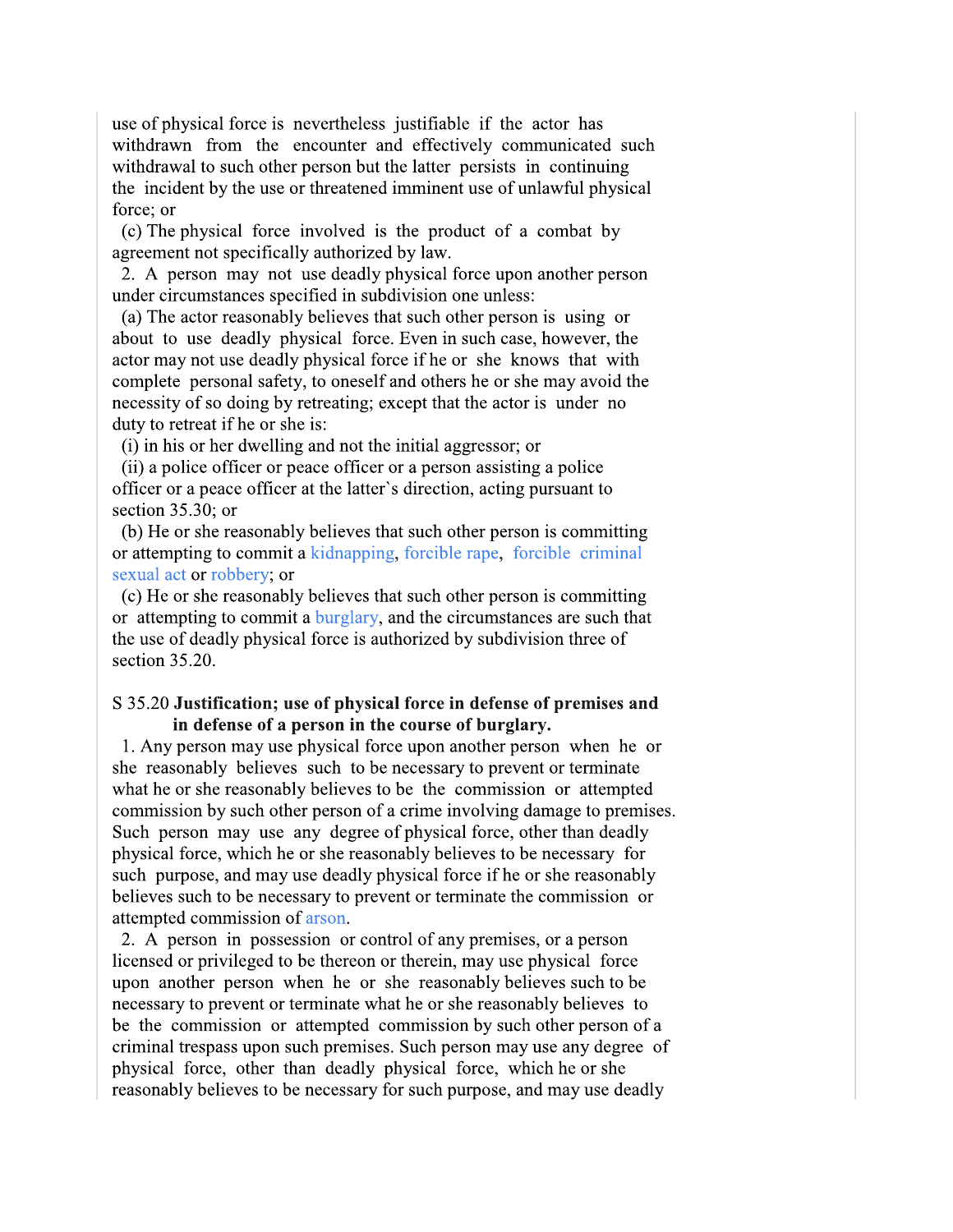physical force in order to prevent or terminate the commission or attempted commission of arson, as prescribed in subdivision one, or in the course of a burglary or attempted burglary, as prescribed in subdivision three.

3. A person in possession or control of, or licensed or privileged to be in, a dwelling or an occupied building, who reasonably believes that another person is committing or attempting to commit a burglary of such dwelling or building, may use deadly physical force upon such other person when he or she reasonably believes such to be necessary to prevent or terminate the commission or attempted commission of such burglary.

4. As used in this section, the following terms have the following meanings:

(a) The terms "premises," "building" and "dwelling" have the meanings prescribed in section 140.00;

(b) Persons "licensed or privileged" to be in buildings or upon other premises include, but are not limited to:

(i) police officers or peace officers acting in the performance of their duties; and

(ii) security personnel or employees of nuclear powered electric generating facilities located within the state who are employed as part of any security plan approved by the federal operating license agencies acting in the performance of their duties at such generating facilities. For purposes of this subparagraph, the term "nuclear powered electric generating facility" shall mean a facility that generates electricity using nuclear power for sale, directly or indirectly, to the public, including the land upon which the facility is located and the safety and security zones as defined under federal regulations.

### S 35.25 Justification; use of physical force to prevent or terminate larceny or criminal mischief.

A person may use physical force, other than deadly physical force, upon another person when and to the extent that he or she reasonably believes such to be necessary to prevent or terminate what he or she reasonably believes to be the commission or attempted commission by such other person of larceny or of criminal mischief with respect to property other than premises.

### S 35.27 Justification; use of physical force in resisting arrest prohibited.

A person may not use physical force to resist an arrest, whether authorized or unauthorized, which is being effected or attempted by a police officer or peace officer when it would reasonably appear that the latter is a police officer or peace officer.

### S 35.30 Justification; use of physical force in making an arrest or in preventing an escape.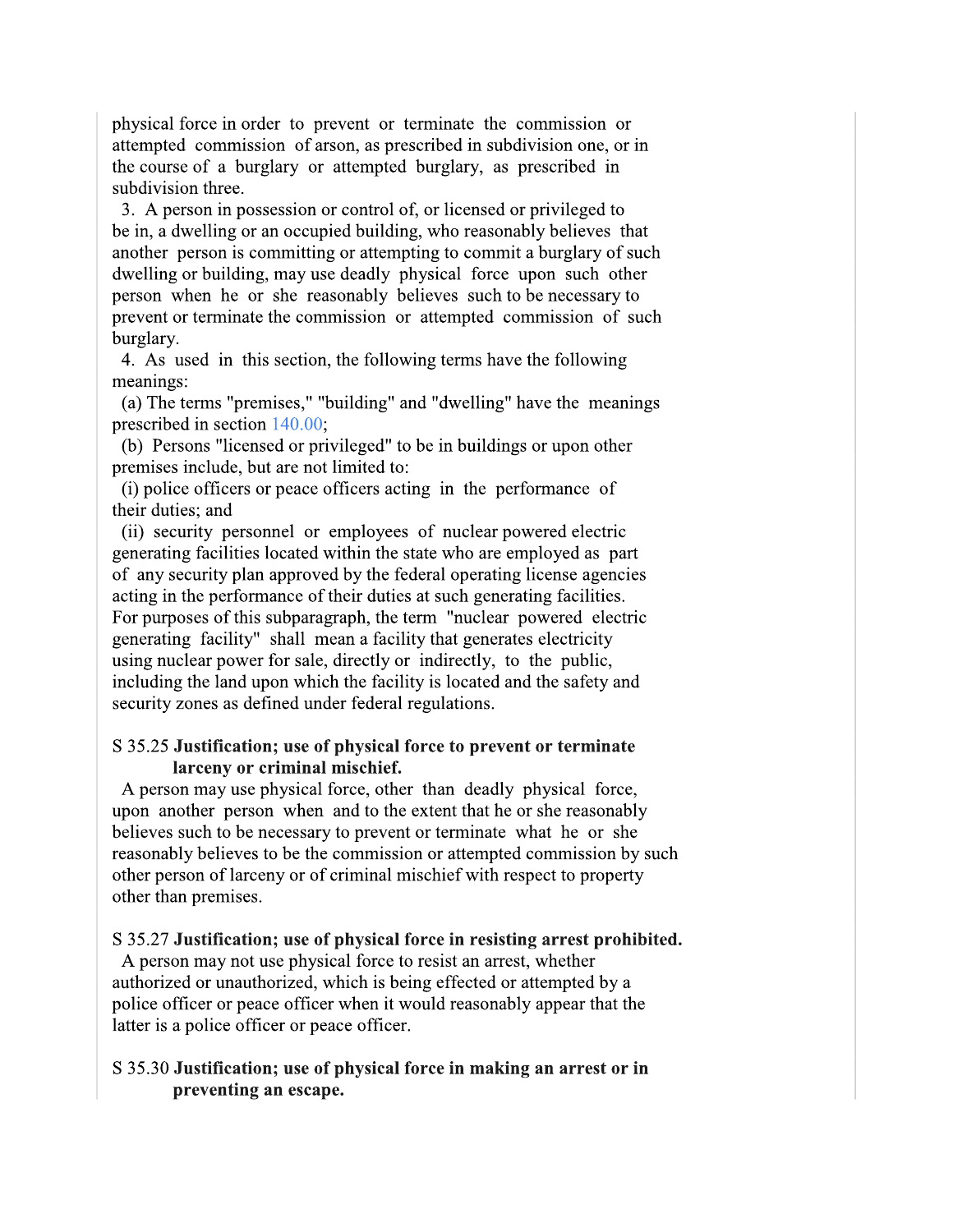1. A police officer or a peace officer, in the course of effecting or attempting to effect an arrest, or of preventing or attempting to prevent the escape from custody, of a person whom he or she reasonably believes to have committed an offense, may use physical force when and to the extent he or she reasonably believes such to be necessary to effect the arrest, or to prevent the escape from custody, or in self-defense or to defend a third person from what he or she reasonably believes to be the use or imminent use of physical force; except that deadly physical force may be used for such purposes only when he or she reasonably believes that:

(a) The offense committed by such person was:

(i) a felony or an attempt to commit a felony involving the use or attempted use or threatened imminent use of physical force against a person; or

(ii) kidnapping, arson, escape in the first degree, burglary in the first degree or any attempt to commit such a crime; or

(b) The offense committed or attempted by such person was a felony and that, in the course of resisting arrest therefor or attempting to escape from custody, such person is armed with a firearm or deadly weapon; or

(c) Regardless of the particular offense which is the subject of the arrest or attempted escape, the use of deadly physical force is necessary to defend the police officer or peace officer or another person from what the officer reasonably believes to be the use or imminent use of deadly physical force.

2. The fact that a police officer or a peace officer is justified in using deadly physical force under circumstances prescribed in paragraphs (a) and (b) of subdivision one does not constitute justification for reckless conduct by such police officer or peace officer amounting to an offense against or with respect to innocent persons whom he or she is not seeking to arrest or retain in custody.

3. A person who has been directed by a police officer or a peace officer to assist such police officer or peace officer to effect an arrest or to prevent an escape from custody may use physical force, other than deadly physical force, when and to the extent that he or she reasonably believes such to be necessary to carry out such police officer's or peace officer's direction, unless he or she knows that the arrest or prospective arrest is not or was not authorized and may use deadly physical force under such circumstances when:

(a) He or she reasonably believes such to be necessary for self-defense or to defend a third person from what he or she reasonably believes to be the use or imminent use of deadly physical force; or

(b) He or she is directed or authorized by such police officer or peace officer to use deadly physical force unless he or she knows that the police officer or peace officer is not authorized to use deadly physical force under the circumstances.

4. A private person acting on his or her own account may use physical